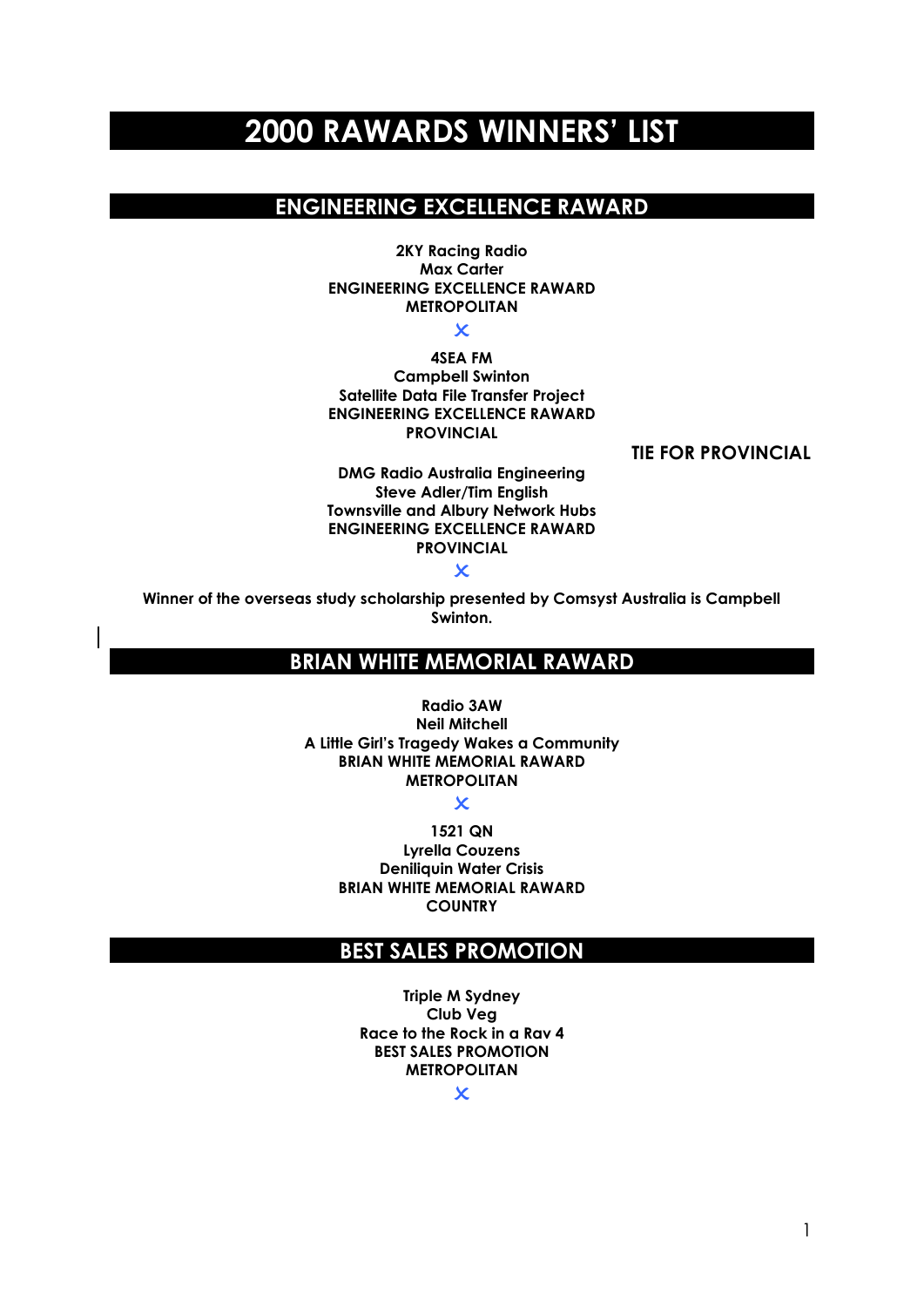**92.7 Mix FM Sunshine Coast Radio Centre Live in it to Win it BEST SALES PROMOTION PROVINCIAL**

### $\overline{\mathbf{x}}$

**Stereo 2BS/B Rock FM 99.3 Bathurst Broadcasters You can Bank on giroPost BEST SALES PROMOTION COUNTRY**

### **BEST STATION PROMOTION**

**Triple M Sydney Triple M's Whirl 'til you Hurl BEST STATION PROMOTION METROPOLITAN**

 $\overline{\mathsf{x}}$ 

**NXFM Kirsten Willoughby NXFM's Cuffed Couple BEST STATION PROMOTION PROVINCIAL**

 $\overline{\mathbf{x}}$ 

**3HA Dave's Hot Date BEST STATION PROMOTION COUNTRY**

# **BEST SPORTS EVENT COVERAGE**

**Radio 3AW 3AW Football Commentary Team 1999 Preliminary Final Essendon vs. Carlton BEST SPORTS EVENT COVERAGE METROPOLITAN**

### $\overline{\mathbf{x}}$

**Stereo 2BS Phil Cole/Brian Nightingale/Chris Wotton/Paul Marinelli Bathurst Tourers 300 BEST SPORTS EVENT COVERAGE COUNTRY**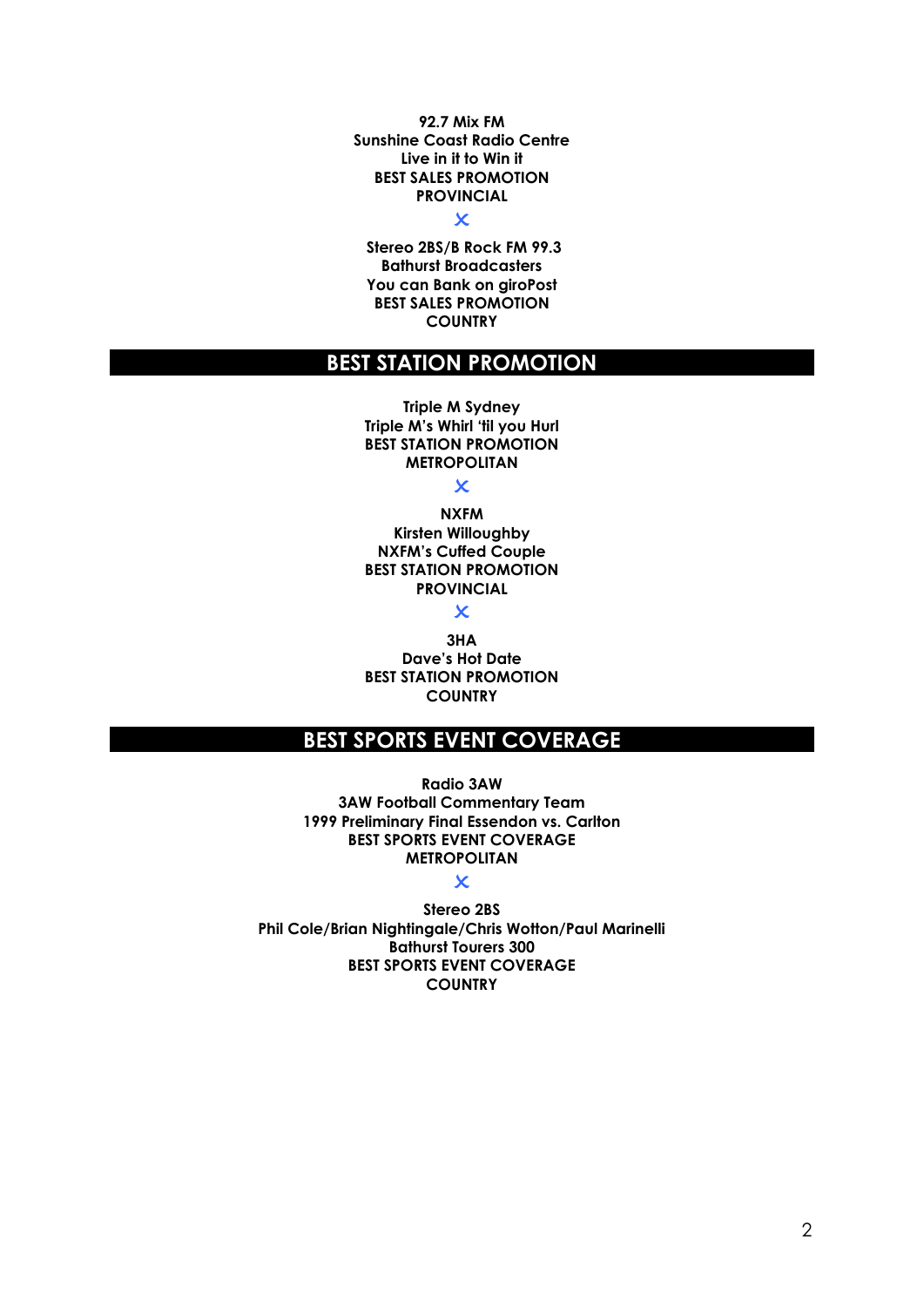# **BEST CURRENT AFFAIRS COMMENTATOR**

**Radio 3AW Steve Price 1999 State Election – Denise McGill BEST CURRENT AFFAIRS COMMENTATOR METROPOLITAN**

 $\overline{\mathbf{x}}$ 

**3BA FM 102.3 Kathy Bedford BEST CURRENT AFFAIRS COMMENTATOR PROVINCIAL**  $\overline{\mathbf{x}}$ 

**2RE/MAX FM Dianne Coveny The Coveny Report BEST CURRENT AFFAIRS COMMENTATOR COUNTRY** 

# **BEST SPORTS PRESENTER**

**Radio 3AW Rex Hunt BEST SPORTS PRESENTER METROPOLITAN**

 $\overline{\mathbf{x}}$ 

**91.9 Sea FM Justin Veivers Sea FM Balls 'n' All BEST SPORTS PRESENTER PROVINCIAL**

 $\overline{\mathbf{x}}$ 

**Stereo 2BS Phil Cole & David Scott Friday Free for All BEST SPORTS PRESENTER COUNTRY**

### **BEST NEWS PRESENTER**

**Radio 2UE Sydney Steve Blanda BEST NEWS PRESENTER METROPOLITAN**

#### $\overline{\mathsf{x}}$

**103.1 Hot FM Heidi Murphy BEST NEWS PRESENTER PROVINCIAL**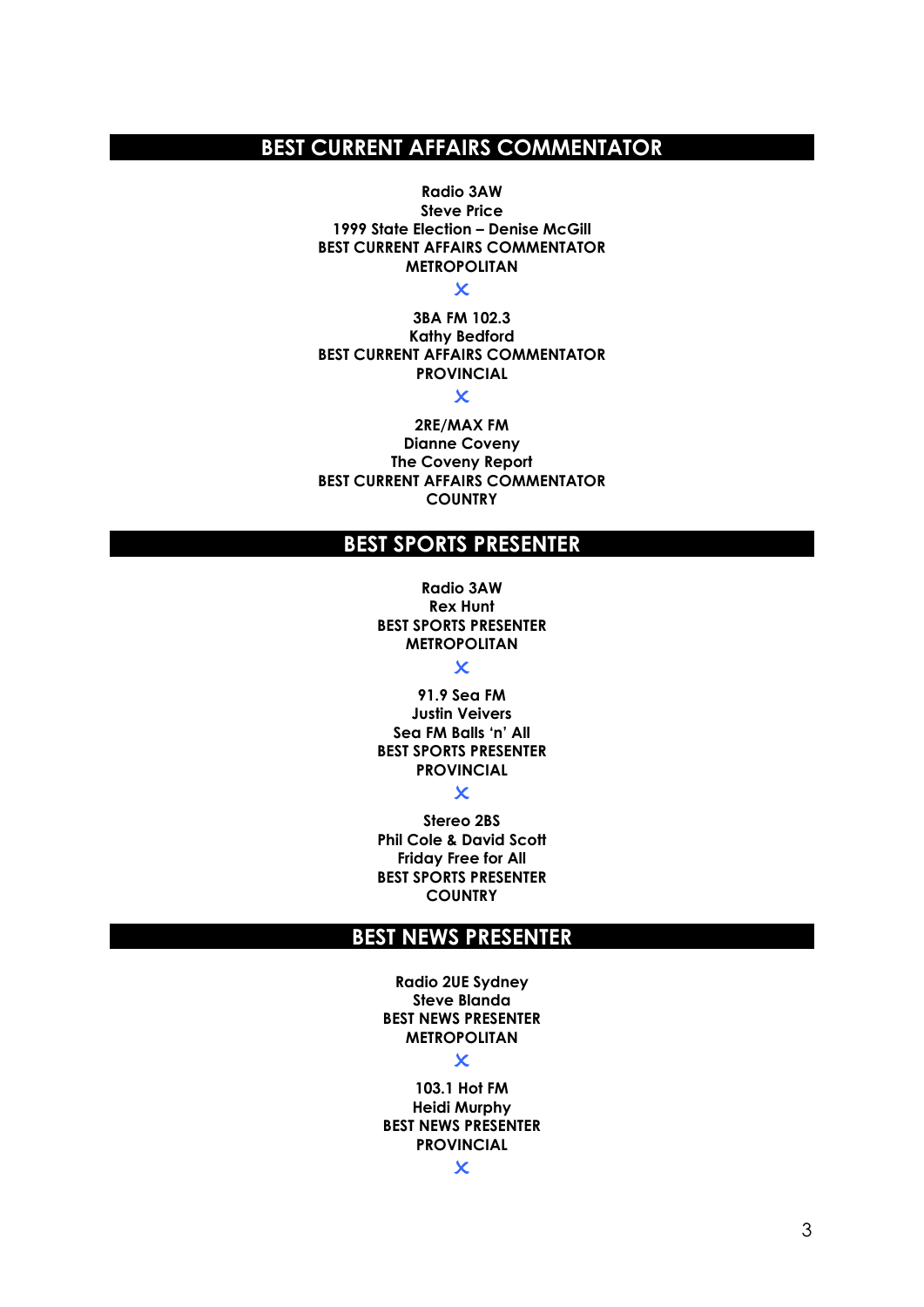**HOT FM 105.5 Coffs Harbour Andrew Bird BEST NEWS PRESENTER COUNTRY**

### **BEST DOCUMENTARY**

**Radio 2UE Sydney Gary O'Callaghan/Trent Knudsen/Stephen Molchanoff Celebrating 2UE's 75th Anniversary BEST DOCUMENTARY METROPOLITAN**

> $\overline{\mathbf{x}}$ **2HD**

**Warren Moore/Kristie Atkins Newcastle Earthquake, Ten Years On BEST DOCUMENTARY PROVINCIAL**

# **BEST MUSIC SPECIAL**

**Radiowise Media Networks Barbra Streisand: A Timeless Journey BEST MUSIC SPECIAL METROPOLITAN**

 $\mathbf x$ 

**SEA FM Central Coast Fifteen Formats in Fifteen Days BEST MUSIC SPECIAL PROVINCIAL**

 $\mathbf x$ 

**93.1 Real FM Greg Hinks The Choirboys Classic 9 at 9 BEST MUSIC SPECIAL COUNTRY**

# **BEST NEWCOMER ON-AIR**

**101.1 TTFM Corey Layton (a.k.a. Captain Turntable) BEST NEWCOMER ON-AIR METROPOLITAN**

 $\boldsymbol{\mathsf{x}}$ 

**91.9 Sea FM Zara Grose & Troy Swindells Sunshine Coast Radio Centre BEST NEWCOMER ON-AIR PROVINCIAL**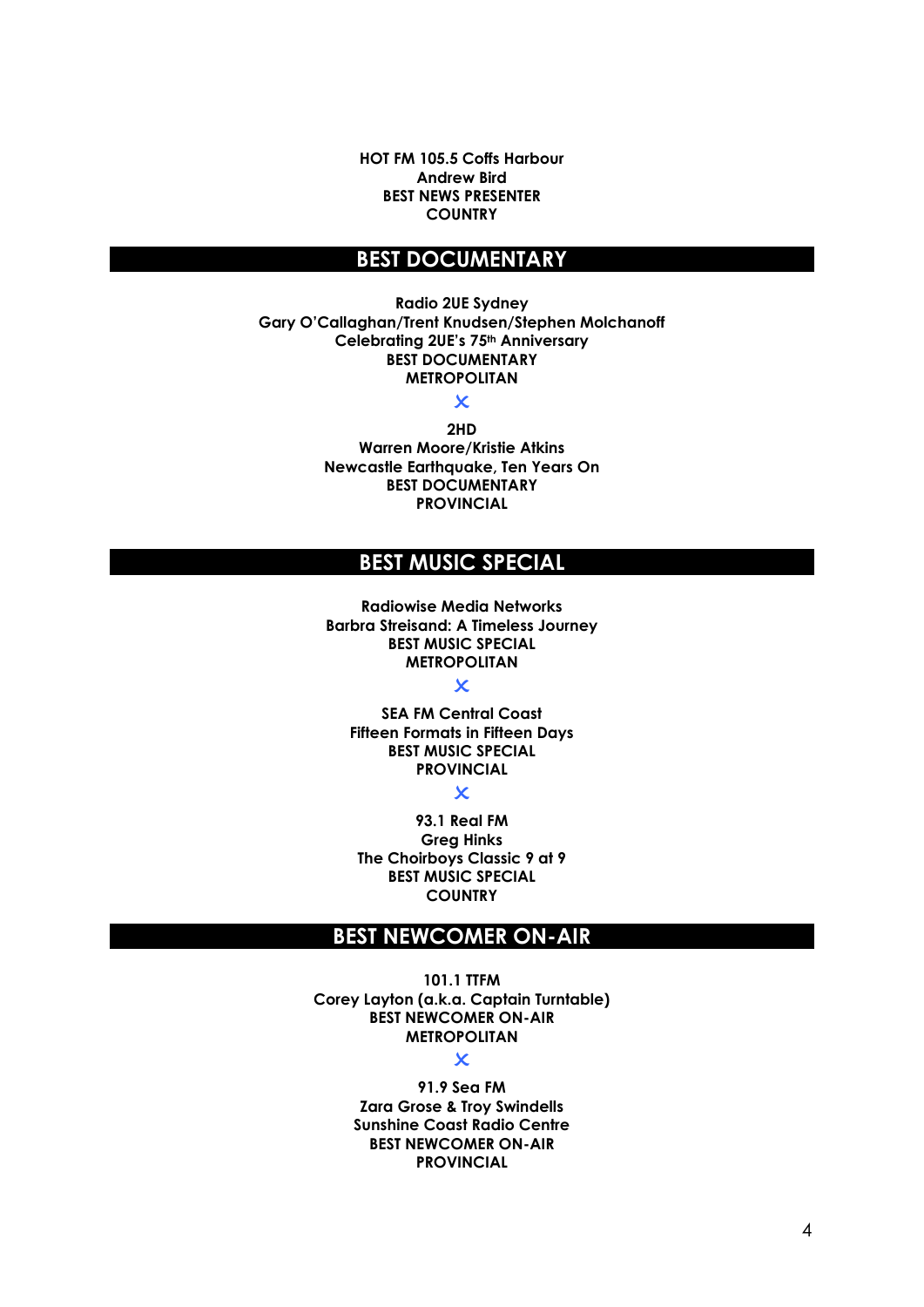#### $\overline{\mathsf{x}}$

#### **3WM - Horsham Susannah Wilson BEST NEWCOMER ON-AIR COUNTRY**

# **BEST NEWCOMER OFF-AIR**

**Radio 6PR Perth Melissa Bowen BEST NEWCOMER OFF-AIR METROPOLITAN**

### $\overline{\mathbf{x}}$

**92.7 Mix FM/91.9 Sea FM Lisa Robbie Sunshine Coast Radio Centre BEST NEWCOMER OFF-AIR PROVINCIAL**

### $\overline{\mathsf{x}}$

**3HA Jenny Van Dooren BEST NEWCOMER OFF-AIR COUNTRY**

# **BEST MUSIC PERSONALITY**

**2MMM Brendan Jones BEST MUSIC PERSONALITY METROPOLITAN**

 $\overline{\mathbf{x}}$ 

**The Nitemix Across Australia with Bianca Dye (RG Capital) Bianca Dye BEST MUSIC PERSONALITY PROVINCIAL**

#### $\overline{\mathbf{x}}$

**93.1 Real FM Greg Hinks Hinksey BEST MUSIC PERSONALITY COUNTRY**

### **BEST TALK PERSONALITY**

**Radio 3AW Steve Price BEST TALK PERSONALITY METROPOLITAN**

 $\overline{\mathsf{x}}$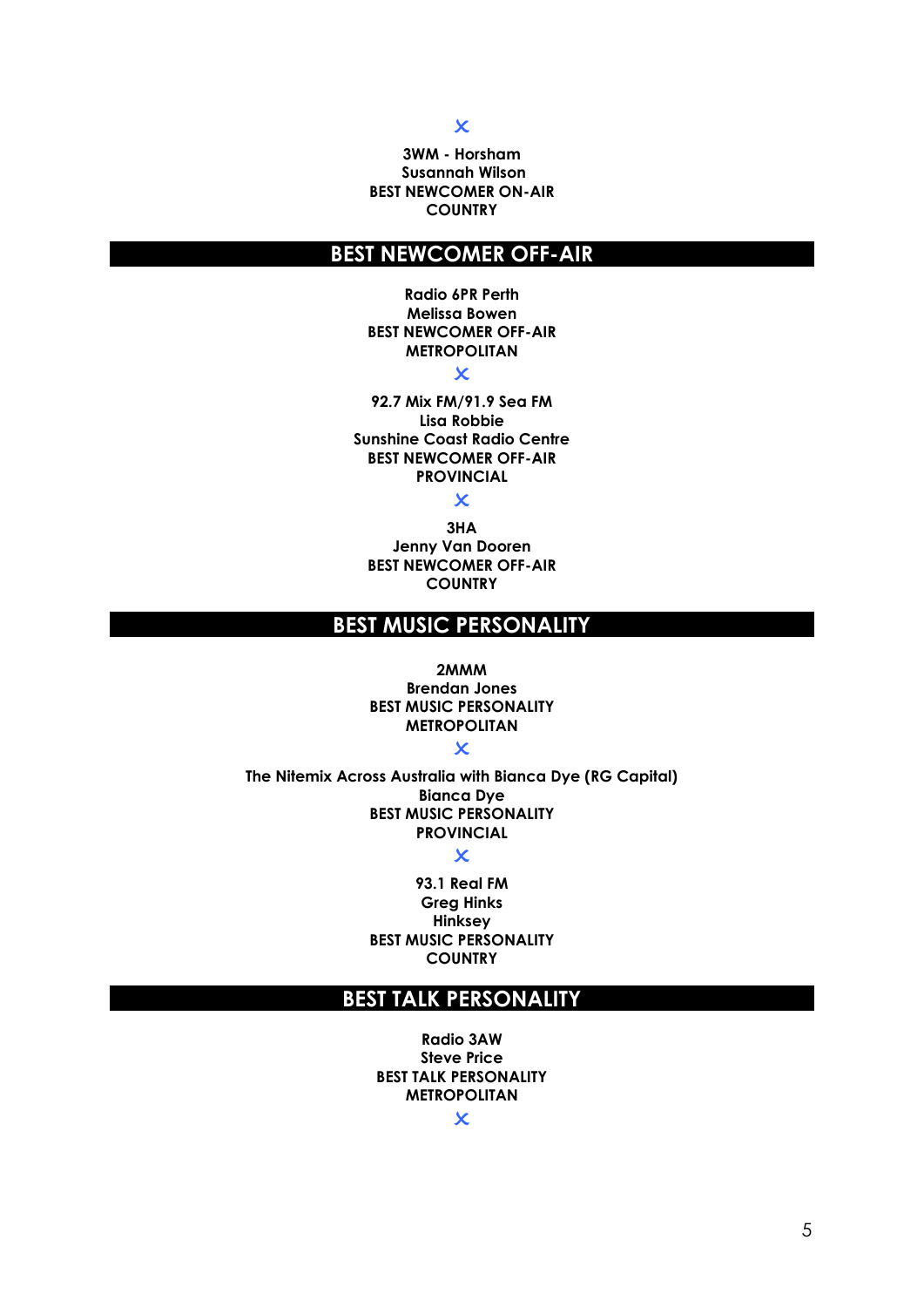#### **3BA FM 102.3 Kathy Bedford BEST TALK PERSONALITY PROVINCIAL**

 $\overline{\mathbf{x}}$ 

**Stereo 2BS Janice McGilchrist The Morning Wireless Program BEST TALK PERSONALITY COUNTRY**

### **BEST PROGRAM DIRECTOR**

**B105 Rex Morris BEST PROGRAM DIRECTOR METROPOLITAN**

**TIE FOR METRO.**

**Radio 3AW Steve Price BEST PROGRAM DIRECTOR METROPOLITAN**

 $\boldsymbol{\mathsf{x}}$ 

**B104.9 Dean Pickering BEST PROGRAM DIRECTOR PROVINCIAL**

 $\overline{\mathbf{x}}$ 

**3WM - Horsham Emily Canning BEST PROGRAM DIRECTOR COUNTRY**

### **BEST STATION PRODUCED COMMERCIAL**

**3FOXFM**

**Josh Robertsen & Andrew Sidwell/Engineered by Craig Jansson Moorabbin Flight Training 'Fly' BEST STATION PRODUCED COMMERCIAL METROPOLITAN**

 $\overline{\mathbf{x}}$ 

**Mix 101 HO-FM Robbie Brammall/Fred Rabitsch Capri Body Fashions: Proud Supporters of Women's Breasts BEST STATION PRODUCED COMMERCIAL PROVINCIAL**

 $\overline{\mathbf{x}}$ 

**3HA Greg Bakker Finchett's Heating BEST STATION PRODUCED COMMERCIAL COUNTRY**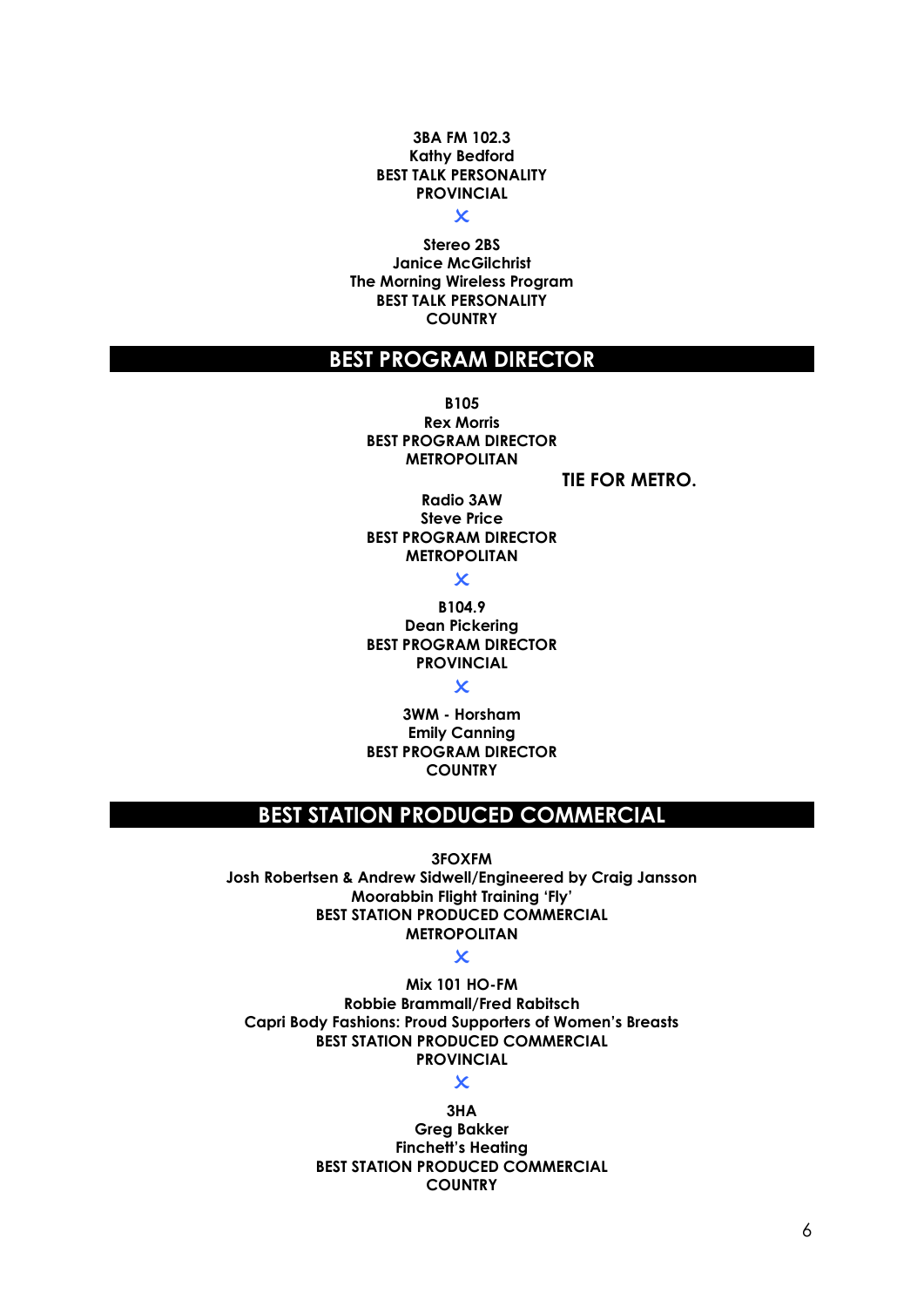# **BEST SYNDICATED PROGRAM**

**IRS/Grace Gibson Productions Century of Sound BEST SYNDICATED PROGRAM METROPOLITAN** 

# **BEST ON-AIR TEAM**

**Triple M Sydney The Andrew Denton Breakfast Show BEST ON-AIR TEAM METROPOLITAN**

 $\overline{\mathsf{x}}$ 

**864 4GR John & Ruby Breakfast Show BEST ON-AIR TEAM PROVINCIAL**

 $\overline{\mathbf{x}}$ 

**HOT FM Coffs Harbour Paddy Gerrard/Natalie Milne Paddy and Nat's Hot Breakfast BEST ON-AIR TEAM COUNTRY**

# **BEST STATION PRODUCED COMEDY SEGMENT**

**Triple M Sydney The Andrew Denton Breakfast Show The 5th Sense BEST STATION PRODUCED COMEDY SEGMENT METROPOLITAN**

### $\overline{\mathbf{x}}$

**91.9 Sea FM Troy Swindells & Zara Grose Fish Tales BEST STATION PRODUCED COMEDY SEGMENT PROVINCIAL**

 $\overline{\mathbf{x}}$ 

**2CS Coffs Harbour Richard Monk ATM 2000 BEST STATION PRODUCED COMEDY SEGMENT COUNTRY**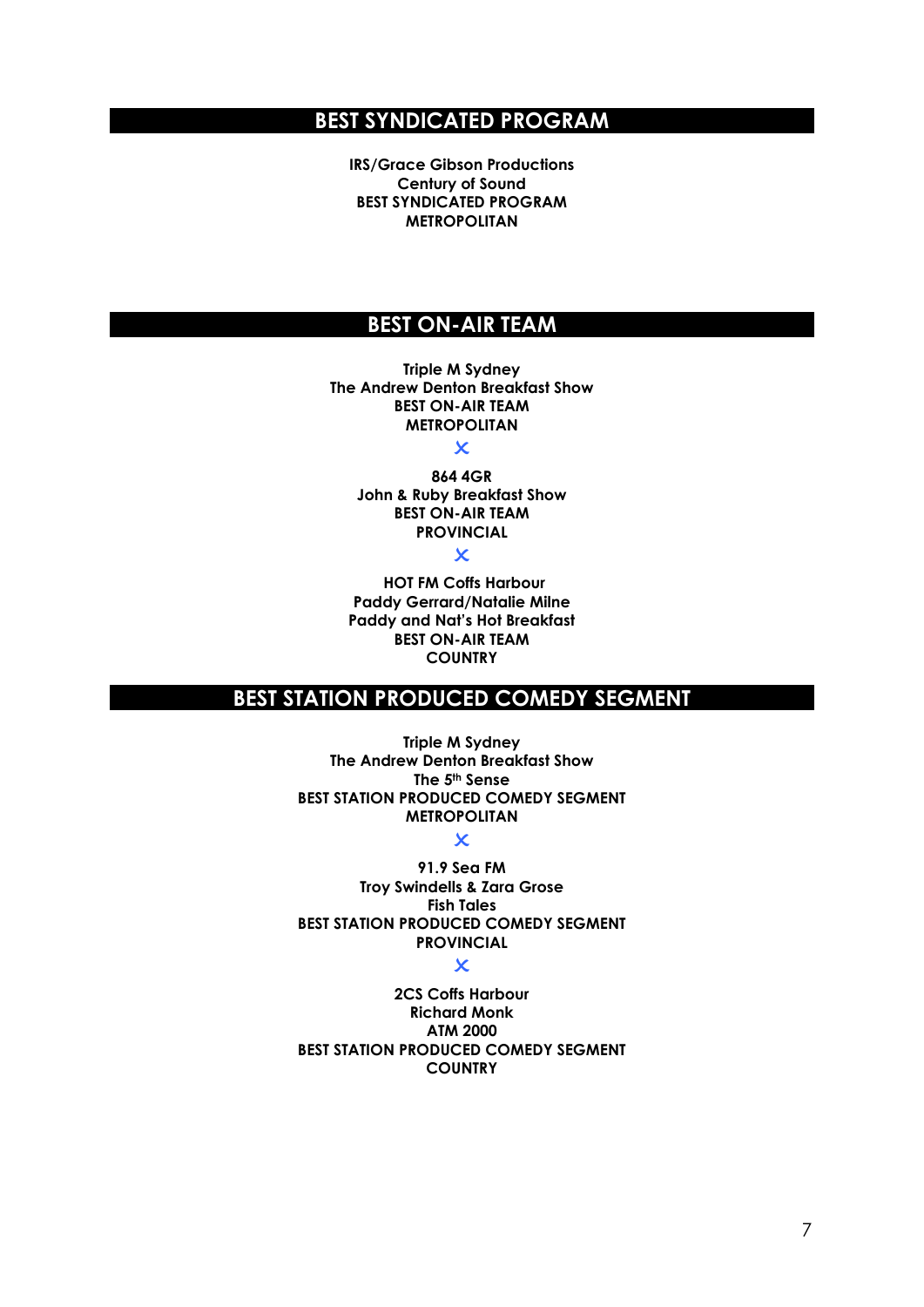# **SINGLE MAJOR SPECIFIC COMMUNITY PROJECT**

**5AD FM 102.3 Convoy for Kids SINGLE MAJOR SPECIFIC COMMUNITY PROJECT METROPOLITAN**

 $\overline{\mathbf{x}}$ 

**FM104.7 Canberra Money for Millie SINGLE MAJOR SPECIFIC COMMUNITY PROJECT PROVINCIAL**

 $\mathbf x$ 

**Stereo 2BS Noela Sikora Christmas Miracle Appeal SINGLE MAJOR SPECIFIC COMMUNITY PROJECT COUNTRY**

# **FULL YEAR'S COMMUNITY SERVICE WORK**

**101.1 TTFM Paul Dutton The Royal Children's Hospital FULL YEAR'S COMMUNITY SERVICE WORK METROPOLITAN**

 $\overline{\mathbf{x}}$ 

**Stereo 2BS Stereo 2BS Team Our Year of Community Service FULL YEAR'S COMMUNITY SERVICE WORK COUNTRY**

### **BEST ACHIEVEMENT IN PRODUCTION**

**3FOX FM Matt Nikolic BEST ACHIEVEMENT IN PRODUCTION METROPOLITAN**

#### $\overline{\mathbf{x}}$

**4GR/CFM John Fielding Darling Downs Radio Centre BEST ACHIEVEMENT IN PRODUCTION PROVINCIAL**

#### $\boldsymbol{\mathsf{x}}$

**MIXX – FM Horsham John Spelling BEST ACHIEVEMENT IN PRODUCTION COUNTRY**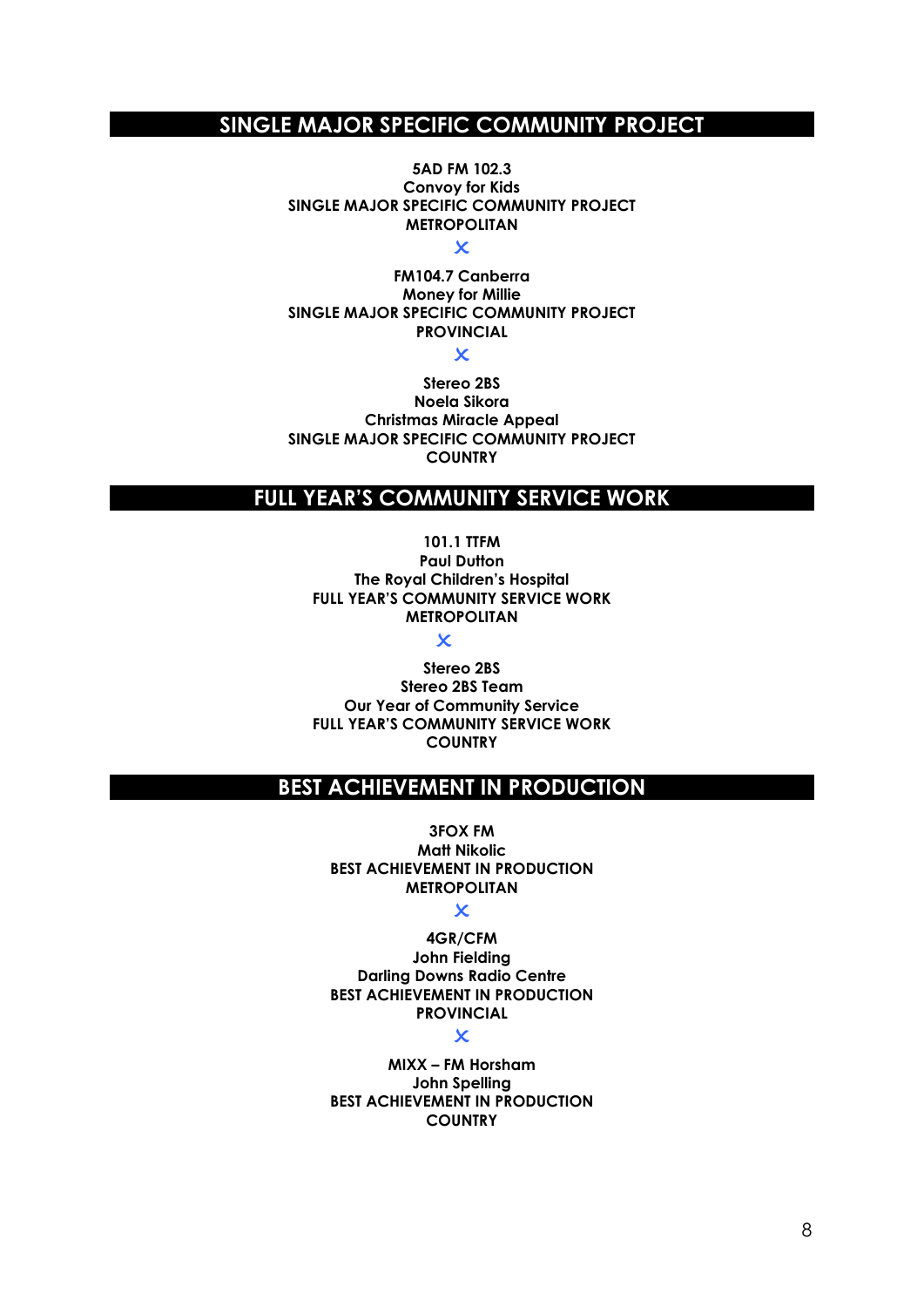### **BEST PROMOTIONS DIRECTOR**

**3FOX FM Samantha Thompson BEST PROMOTIONS DIRECTOR METROPOLITAN**

 $\overline{\mathsf{x}}$ 

**92.5 GOLD FM Paula Price BEST PROMOTIONS DIRECTOR PROVINCIAL**

# **BEST STATION SALES ACHIEVEMENT**

**SA FM SA FM Sales Team BEST STATION SALES ACHIEVEMENT METROPOLITAN**

 $\overline{\mathbf{x}}$ 

**93.5 Eagle FM BEST STATION SALES ACHIEVEMENT COUNTRY**

# **BEST MUSIC DIRECTOR**

**FOX-FM Irene Kanaris BEST MUSIC DIRECTOR METROPOLITAN**

 $\overline{\mathbf{x}}$ 

**7TTT FM Phil Gray BEST MUSIC DIRECTOR PROVINCIAL**

 $\overline{\mathbf{x}}$ 

**106.9 HILL FM Jonathan Wright BEST MUSIC DIRECTOR COUNTRY**

**Winner of The MusicNetwork Scholarship to attend an overseas Radio conference is Irene Kanaris**

**Best Commercial Radio Station Support for Development of Australian Contemporary Music Sponsored by the Australian Music Foundation**

> **2DAY FM – Sydney METROPOLITAN**

> > $\overline{\mathsf{x}}$

**9inety6ix.One – Western Sydney PROVINCIAL**